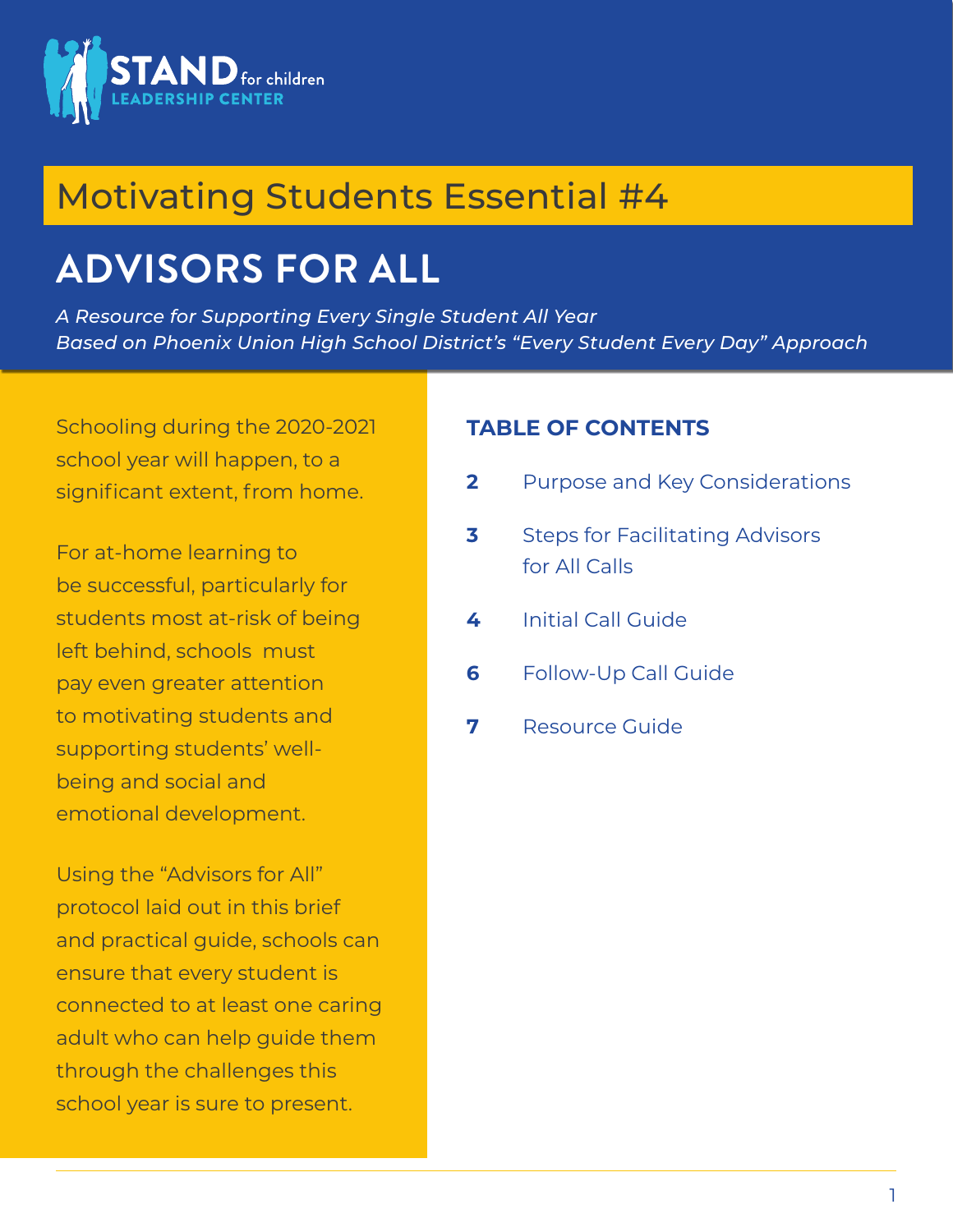# **PURPOSE AND KEY CONSIDERATIONS**

## **Assigning Advisors for All Students**

All middle and high schools assign an educator or staff member to serve as an advisor to a group of students. The size of that group should ideally be fifteen or fewer and not exceed twenty.

# **Advisor Calls**

Regular Advisor-to-student check-ins, preferably via a video conferencing platform, give Advisors an opportunity to make individual connections with students and to provide the support that can keep a student from slipping through the cracks.

# **Key Considerations**

#### z **Norms**

Your attire, language used, and topics discussed should be the same as they would during an at-school meeting. Be mindful of what students can see and hear in your background. Encourage students to do the same.

#### **• Structure**

A consistent, scheduled time and format for check-ins will help students know what to expect and fall into a routine with you.

#### **• Reporting**

Even when interacting with students virtually, you are required to report suspected abuse, neglect, or endangerment according to the laws of your state and policies of your district.

Make students aware of your duty to report. Ex: "Even though we're not at school, if I find out that someone is being harmed or at risk of being harmed, or if someone is at risk of harming themselves, I have to tell someone."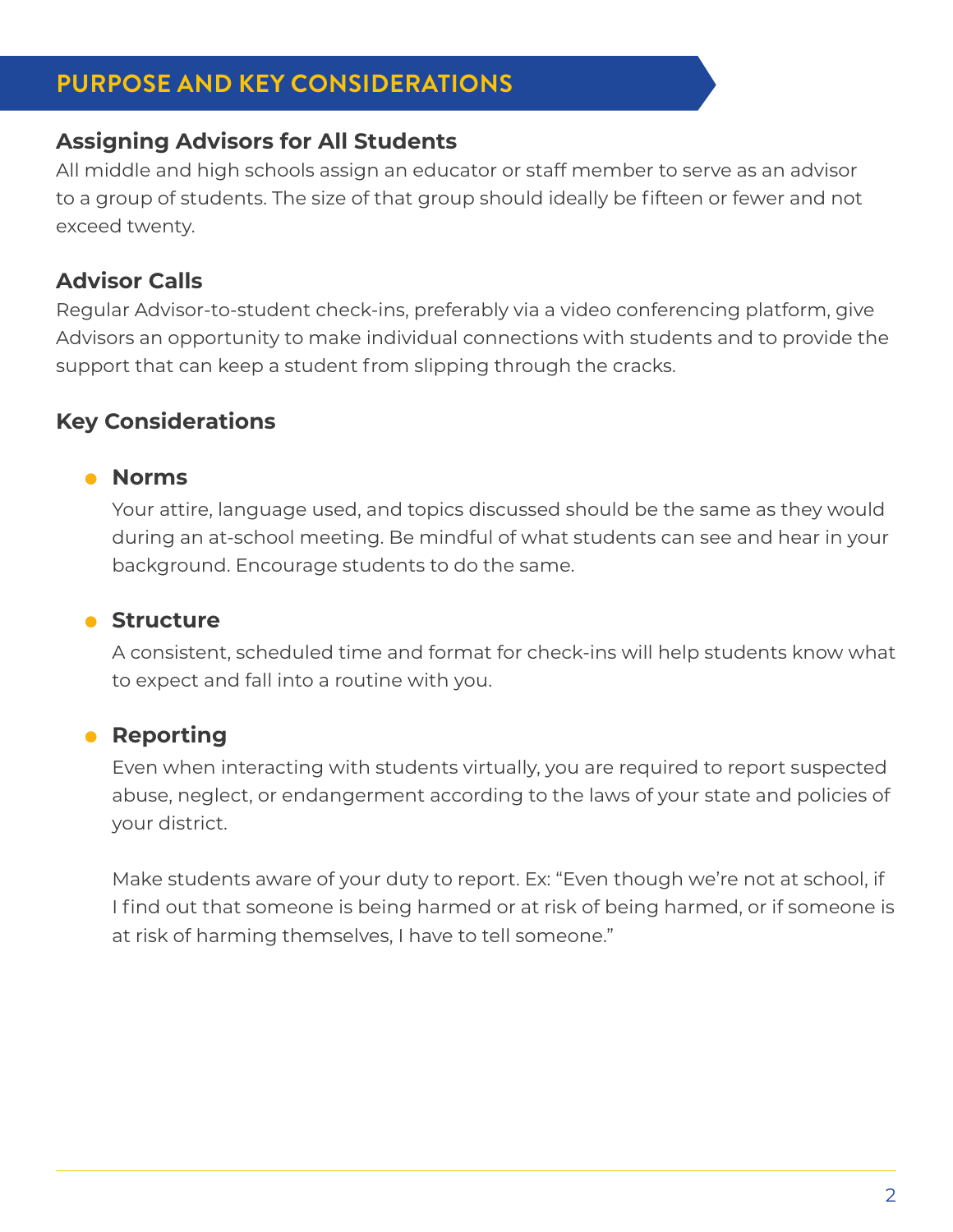## **Before the Call**

- Know which students have been assigned to you to avoid duplicating calls or missing any students.
- **•** Determine which platform you will use to make calls and receive call-backs (e.g. Google Voice, Microsoft Teams). Some districts discourage use of personal cell phones when contacting students.
- **Plan for translation services, if needed.**
- Gather all resources you might need during the call, including Call Guide, Resource Guide, & Crisis Response Guide.
- $\bullet$  Review the goals of the phone call: connecting with students, assessing student needs, and making connections to resources.

# **During the Call**

- **O** Use the Student Call Guide to direct the conversation.
- Document needs expressed by the student.
- **•** Deliver immediately available resources and information to the student.
- $\bullet$  Establish next steps with student.

# **After the Call**

- Document the call for your records.
- $\bullet$  Communicate student needs to the appropriate staff member(s) via email, as needed.
- $\bullet$  Schedule a reminder to follow up with the student.
- $\bullet$  After all initial calls have been made, create a student contact schedule.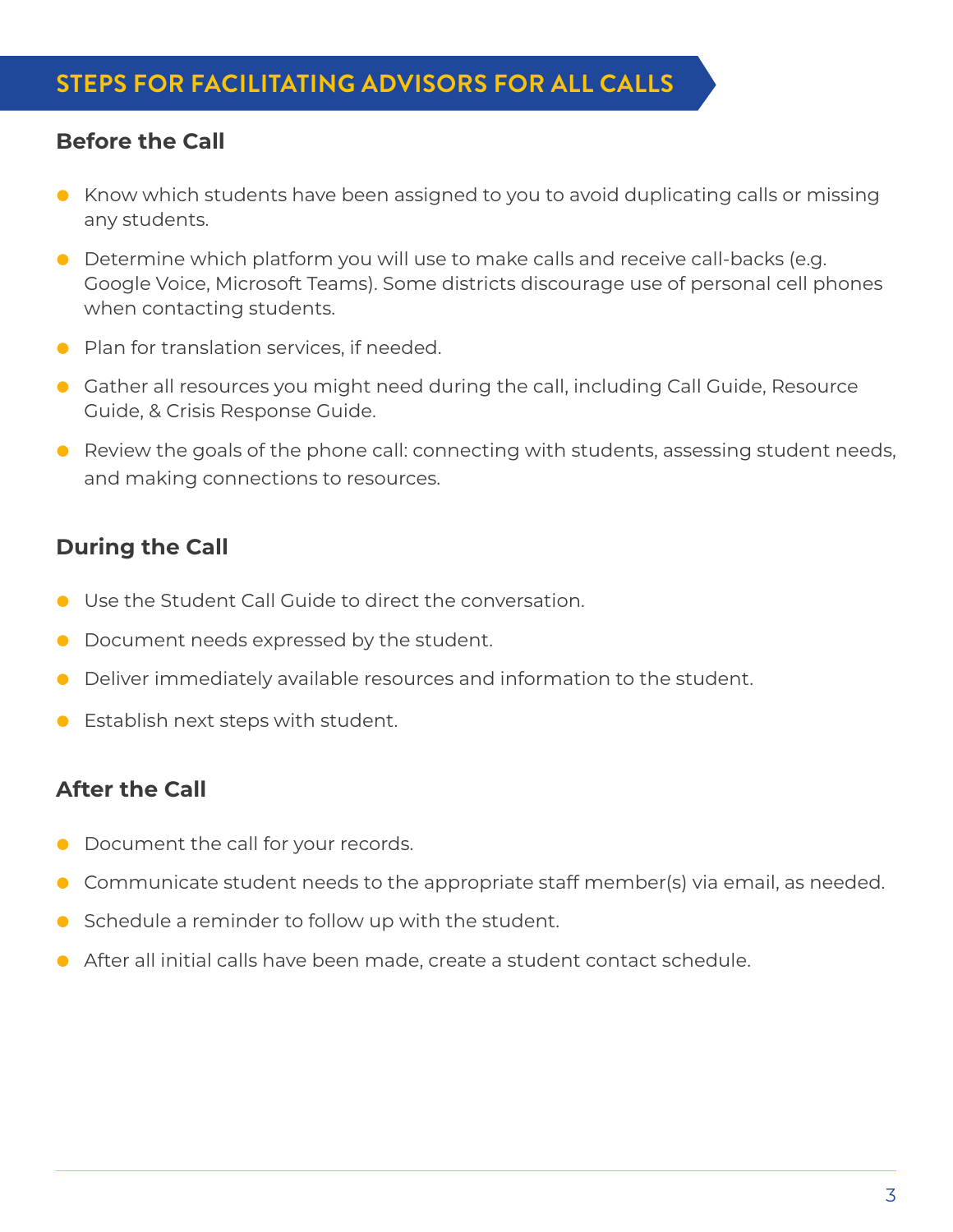# **INITIAL CALL GUIDE**

# **Advisor Call Guide – Initial Connection with Student**

#### **Goals:**

- **1.** To establish a warm, supportive relationship with the student.
- **2.** To answer school-related questions the student has.
- **3.** To assess the needs of the student and connect them with available resources.

# **Introduction**

#### **If Connecting by Phone**

- **•** Greet the person who answers. Ex. "Hello/Good morning/Good afternoon."
- Identify yourself by name and affiliation. Ex: "This is <advisor name> calling from <school name>."
- Ask to speak to the student by name. Ex: "May I speak with <student name>?"

#### **Once Connected to the Student**

Verify student is available to talk. Ex: "Hi, <student name>! Do you have a few minutes to chat right now?" or "Is this a good time to talk?"

# **Set the Stage**

Explain the purpose of the call. Ex: "I'm calling to check in and see how you are doing. We want each student to be connected to at least one "go-to" caring adult in the school/district who you can contact if you need anything. I'm going to stay connected with you this school year and make sure you get any support you need. How does that sound to you?"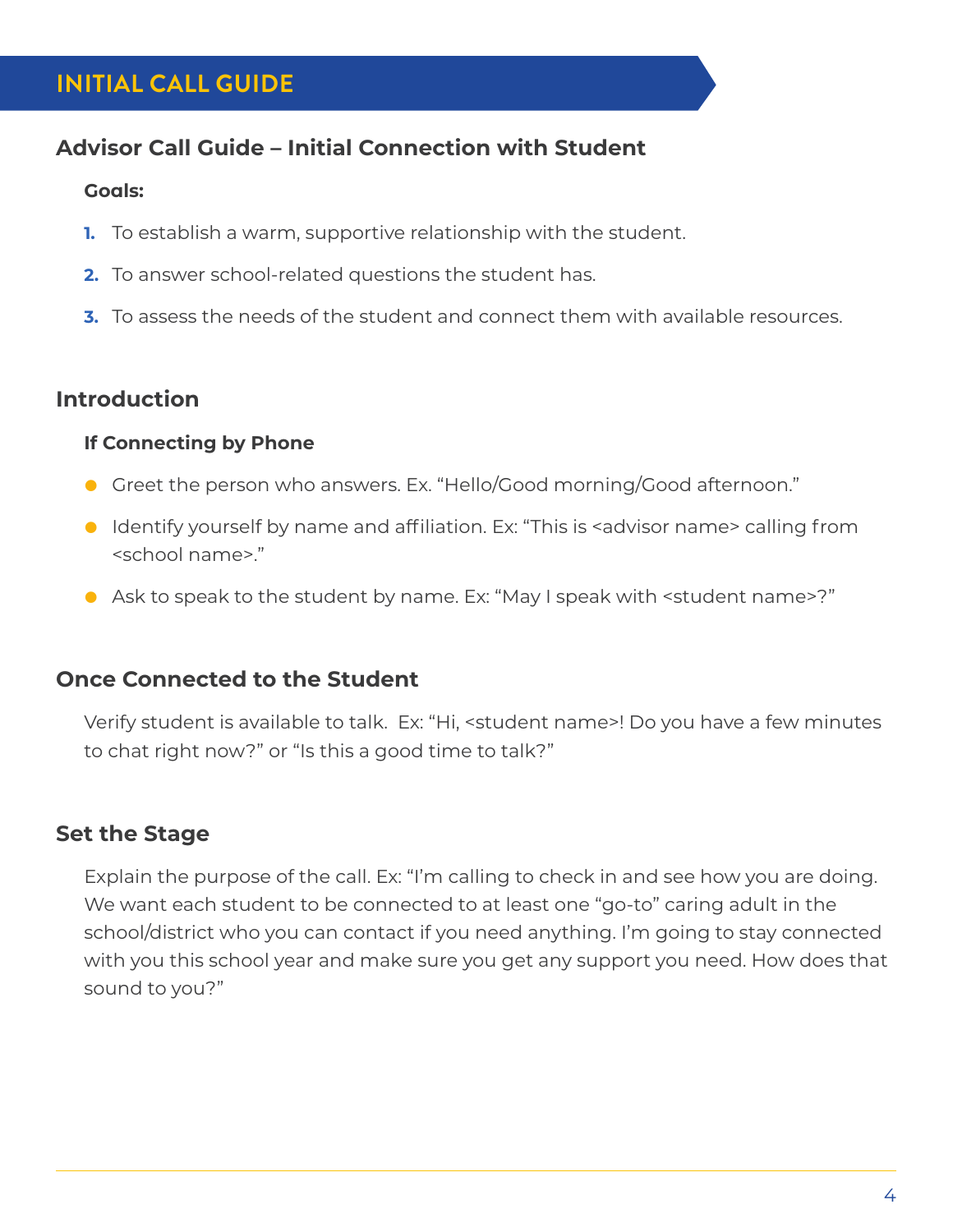# **INITIAL CALL GUIDE** (CONTINUED)

### **Check-In**

- Ease into the conversation. Ex: "Tell me how you're doing. How is school going so far? What's been the best part? What's been the hardest part?"
- Listen, affirm, and paraphrase. Ex: "It sounds like..." or "What I'm hearing you say is..."
- **•** Ask about their needs. Ex: "What supports do you most need? How can I help? How would you like to receive those supports?" Give examples of possible academic and social supports, and how they might be delivered.
- Listen, affirm, and paraphrase. Ex: "It sounds like what you need most is..." or "What I'm hearing you say is that \_\_\_\_\_ would be most helpful. Is that right?"

# **Offer Support**

- Outline the steps you will take to support them. Ex: "<Student name>, in order to help meet the needs you've expressed, I'm going to do the following…"
- Establish a timeline for follow-up. Ex: "I'll call you no later than tomorrow with the details for <resource/service needed>."
- **•** Ask student if they have any concerns or questions about the plan. Ex: "Does that work for you? Do you have any questions? Did I miss anything? Is there anything else I can do to support you?"

# **End the Conversation**

- Thank student. Ex: "Thank you for your willingness to talk to me. It was very nice speaking with you."
- **•** Establish mode and cadence of future check-ins. Ex: "I'll check in with you every day on <communication platform> to see if you need anything if that's okay with you."
- Invite them to contact you. Ex: "If you need anything between check-ins, please contact me. Here's my phone number and email address."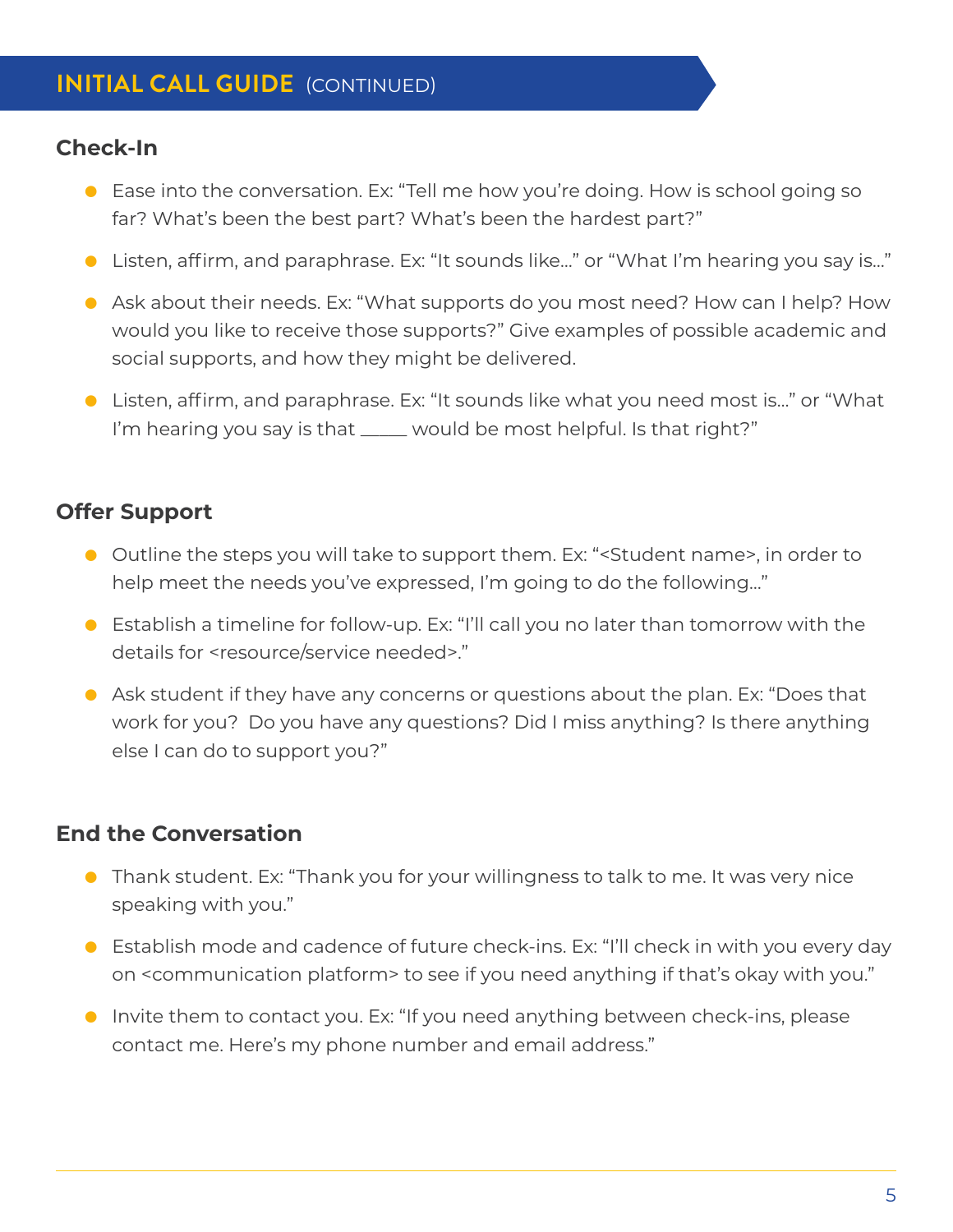# **FOLLOW-UP CALL GUIDE**

## **ADVISOR-STUDENT CHECK-IN GUIDE**

#### **Goals:**

- **1.** To reinforce a warm, supportive relationship with the student.
- **2.** To answer school-related questions the student has.
- **3.** To assess the needs of the student and connect them with available resources.

# **Opening**

- Greet the student by name. Ex: "Hi, <student name>!"
- **•** If connecting by phone or video, verify student is available to talk. Ex: "Is this a good time to talk?"

# **Check-In**

- Ease into the conversation. Ex: "How's your day/week gone so far? What's been the best part? What's been your biggest challenge?"
- Listen, affirm, and paraphrase. Ex: "It sounds like..."
- Ask about their needs. Ex: "What supports do you need? How can I help?" Give examples of available supports, and how they might be delivered.
- Listen, affirm, and paraphrase. Ex: "It sounds like what you need most is..." or "What I'm hearing you say is that \_\_\_\_\_ would be most helpful. Is that right?"

# **Offer Support**

- Outline the steps you will take to support them. Ex: "<Student name>, in order to support you, I'm going to do the following:…"
- Establish a timeline for follow-up. Ex: "When we talk tomorrow, I'll have details for <resource/service needed>."
- **•** Ask student if they have any concerns or questions about the plan. Ex: "Does that work for you? Do you have any questions? Did I miss anything? Is there anything else I can do to support you?"

# **End the Conversation**

- **•** Thank student. Ex: "It's always nice to talk to you."
- Establish mode and timing of next check-in. Ex: "I'll check in with you tomorrow on <communication platform> to see if you need anything if that's okay with you."
- **•** Invite them to contact you. Ex: "If you need anything before then, call/text/email me."